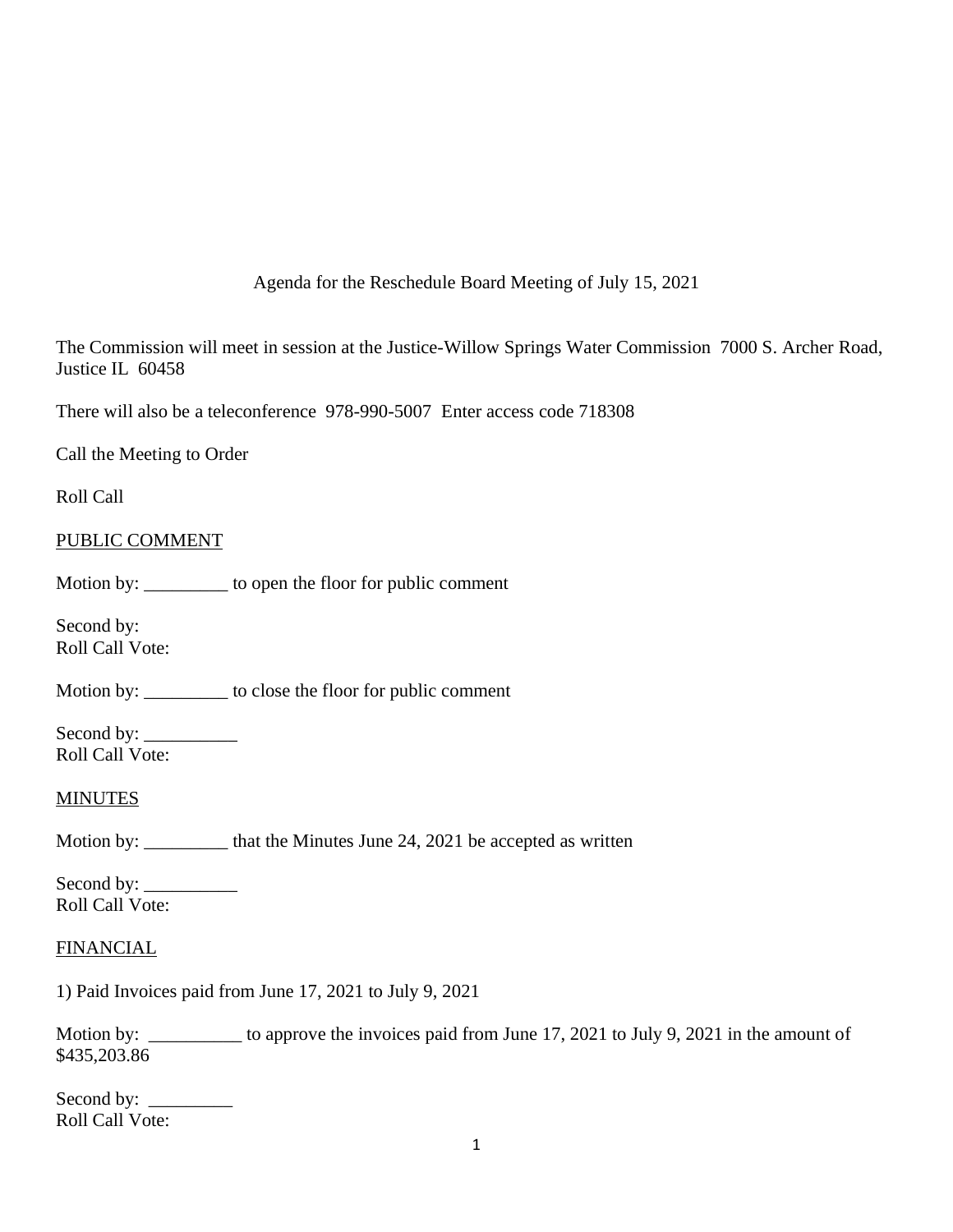2) Cash in Banks All Accounts June 2021

File: Cash in Bank

# COMMISSIONER'S REPORT

## ENGINEERING

• Update on Water Main Projects

3) E-mail dated July 8, 2021 from Commission Engineer John Hoefferle to the Commissioners, Director, and Attorney

Re: Cronin Ave  $& 76<sup>th</sup>$  Pl Water Main Payment #3

4) Invoice dated July 7, 2021 from Unique Plumbing Company to the Commission

## Re: Cronin Ave Water Main Pay out #3

Motion by: to approve Payout #3 in the amount of \$305,366.50 upon the recommendation of Commission Engineer John Hoefferle and Director Colleen H. Kelly to Unique Plumbing Co. for the Cronin Ave Water Main Replacement Project

Second by: \_\_\_\_\_\_\_\_ Roll Call Vote:

5) Letter dated June 25, 2021 from Engineer John Heofferle to Mauro Sewer Construction, Inc

Re: Justice-Willow Springs Water Commission Vinewood Ave Water Main Replacement

Re: Vinewood Ave Water Main Replacement

LEGAL

6) Letter dated June 23, 2021 from Attorney David J. Griffin to Attorney Michael Cainkar

Re: B & D Investment Group LLC  $8507 - 8527$  S.  $88^{th}$  Ave

File: Customer Account

7) Notice dated June 25, 2021 from the Circuit Court of Cook County to the Commission

Re: B & D Investment Group, LLC 8507 – 8527 S. 88th Ave Temporary Restraining Order

File: Customer Account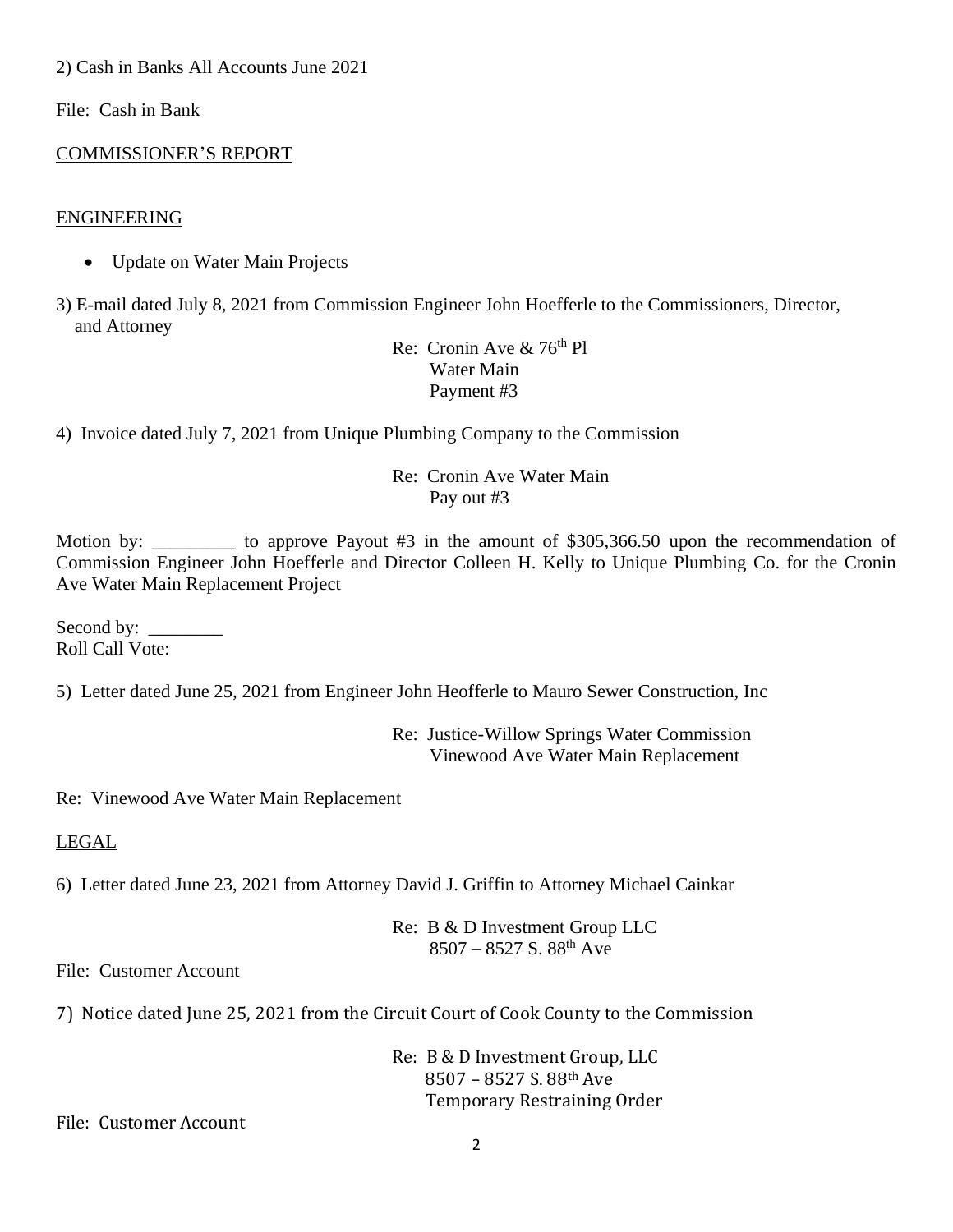8) Notice dated June 25, 2021 from the Circuit Court of Cook Count to the Commission

Re: B & D Investment Group, LLC Summons

File: Customer Account

EXECUTIVE DIRECTOR'S REPORT

# CUSTOMER / COMMUNITY MATTERS

9) Leak report dated June 24, 2021 from J & J Fish & Chicken to the Commission

Re: Leak Report from Handy & Dandy Heating & Cooling for J & J Fish 8515 S. 88th Ave

File: Customer Account

Board Discussion and Possible Action on the Following:

10) Letter dated June 7, 2021 from Jeffrey Allen, Chairperson, Justice Car Show to Director Colleen Kelly

Re: Justice Auto Show – 2021 "Cars Under the Stars" Donation

Motion by: to donate \$ Lo the Justice-Auto Show – 2021 "Cars Under the Stars"

Second by: \_\_\_\_\_\_\_\_\_\_ Roll Call Vote:

Board Discussion and Possible Action on the Following:

11) E-mail dated July 2, 2021 from Lidia Tondos-Linde, 8124 Marion Drive, Justice, to the Commission

Re: Debt Relief Request

File: Customer Account

12) E-mail dated July 9, 2021 from Eileen Straus, Hillcrest Management, 8000 S. Archer, Willow Springs Commission

> Re: Forest Trail Condo \$508.84 Penalty Removal

File: Customer Account

# PERSONNEL MATTERS

# OLD BUSINESS